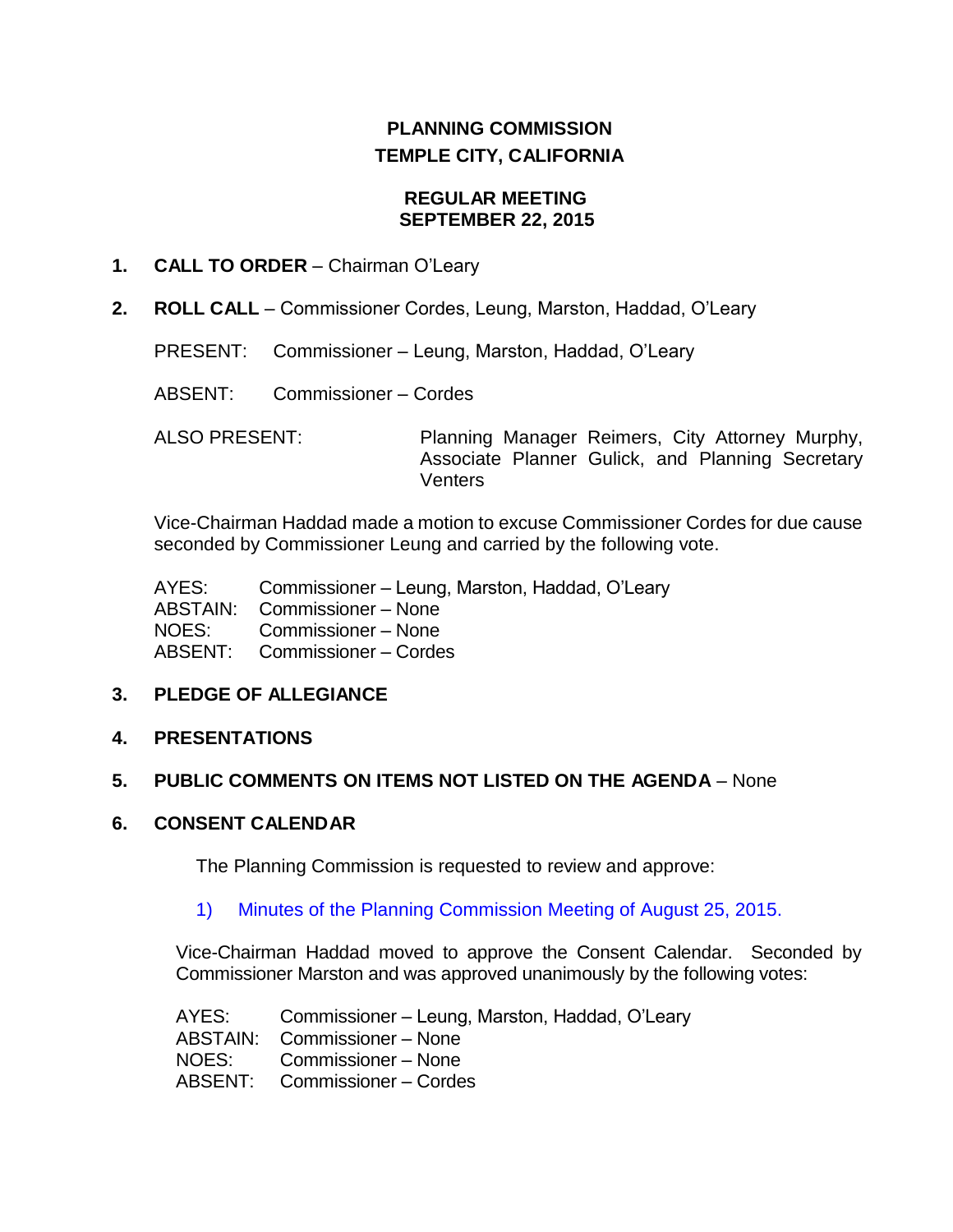Planning Commission Minutes September 22, 2015 Page 2 of 4

#### **7. PUBLIC HEARING**

A. A request for a conditional use permit to establish a 1,490 square foot drink and food establishment in the Camellia Square shopping center located at 5728 Rosemead Boulevard, Unit 102.

The subject site has a land area of 3.7 acres and is located at the northeast corner of Rosemead Boulevard and Las Tunas Drive. The proposed business, Pokelicious is proposing to establish a food and drink establishment in a 1,490 square foot unit in Building 2 of the Camellia Square. No consumption of alcoholic beverages is proposed for the business. The proposed hours of operation are from 11:00 a.m. to 10:00 p.m. seven days a week. The seating capacity proposed is 36 seats; no outside dining is being requested as part of this application. The property is located in the C-2, General Commercial zone and is designated as Commercial by the City's General Plan.

Associate Planner Gulick gave a brief summary of the staff report.

Chairman O'Leary opened the public hearing.

RubyAnna Sare, applicant, stated that she will comply with the conditions of approval.

Jerry Jambazian, business owner, asked staff how late glass could be taken out and why the proposed business is specified as a drink and food establishment.

Planning Manager Reimers stated that the City Council approved the modification to the conditional use permit based upon the stated language and that if the proposed business is approved, glass could be taken out up until 9:00 p.m.

Chairman O'Leary closed the public hearing.

Commissioner Leung made a motion to approve File 15-274, adopt the resolution, and find that the project is categorically exempt. Seconded by Commissioner Marston and carried by the following roll call vote:

| AYES:           | Commissioner – Leung, Marston, Haddad, O'Leary |
|-----------------|------------------------------------------------|
| <b>ABSTAIN:</b> | Commissioner - None                            |
| NOES:           | Commissioner - None                            |
| ABSENT:         | Commissioner – Cordes                          |

B. A lot consolidation to combine two lots that are under common ownership. The lot consolidation would combine two legal lots into a single parcel that would allow tenant improvements for a building that is located on a property line at 5570 Rosemead Boulevard.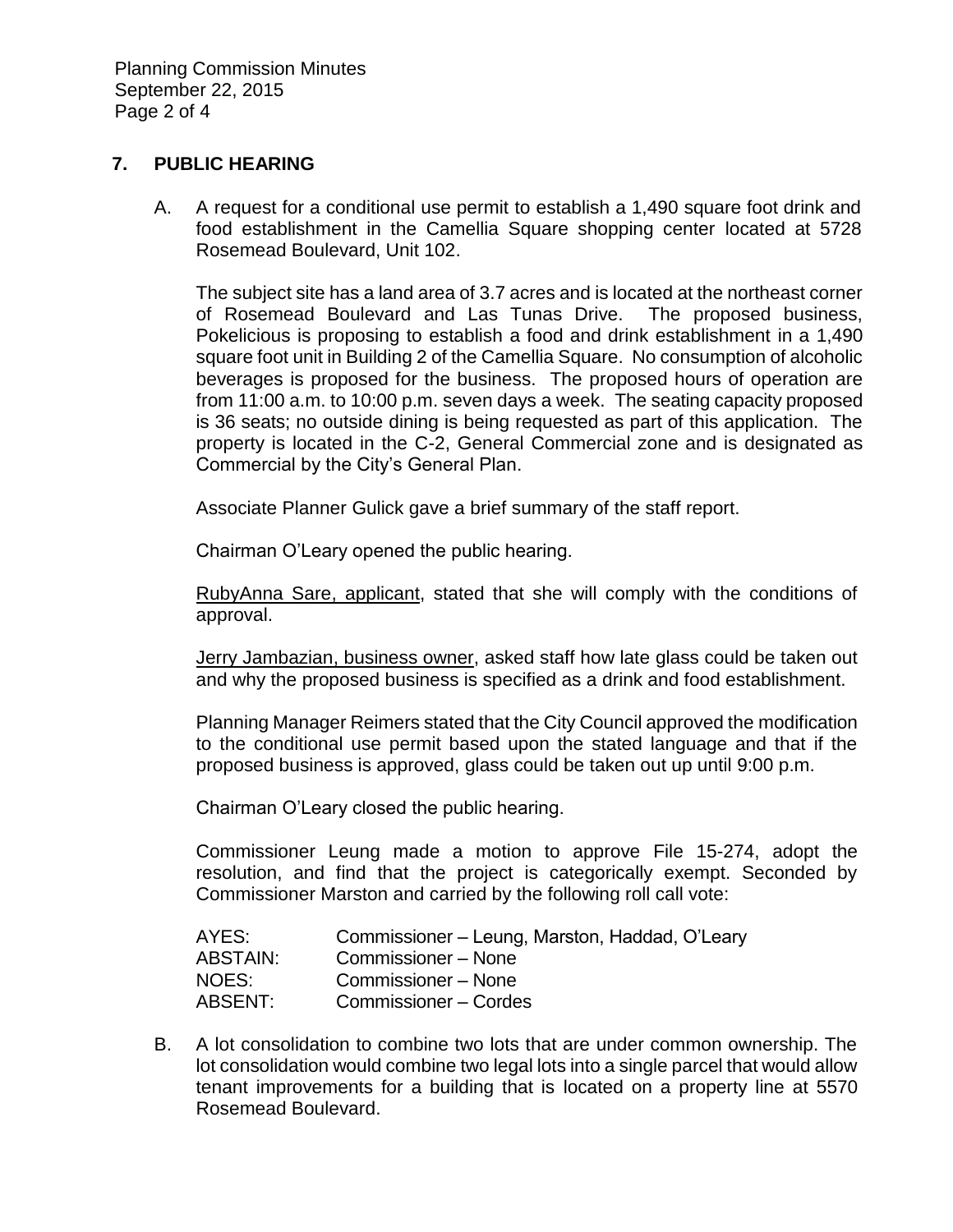The subject site is a lot consolidation to combine two lots that are under common ownership. Two buildings exist on the site, one constructed in 1957 consisting of 11,290 square feet (5570-B Rosemead Boulevard), and the other building constructed in 1980 consisting of 2,760 square feet (5570-A Rosemead Boulevard). Per Building Code, tenant improvements to 5570-B Rosemead Boulevard are prohibited due to the property line running through a portion of the building. If the lot consolidation is approved, the request would combine the two existing lots allowing tenant improvements at 5570-B Rosemead Boulevard. The property is located in the C-3, Heavy Commercial zone and is designated as Commercial by the City's General Plan.

Associate Planner Gulick gave a brief summary of the staff report.

Chairman O'Leary opened the public hearing.

Wai H. Lai, applicant, stated that he will comply with the conditions of approval.

Chairman O'Leary closed the public hearing.

Vice-Chairman Haddad made a motion to approve File 15-61, adopt the resolution, and find that the project is categorically exempt. Seconded by Commissioner Marston and carried by the following roll call vote:

| AYES:    | Commissioner – Leung, Marston, Haddad, O'Leary |
|----------|------------------------------------------------|
| ABSTAIN: | Commissioner - None                            |
| NOES:    | Commissioner - None                            |
| ABSENT:  | Commissioner - Cordes                          |

### **8. UNFINISHED BUSINESS** – None

#### **9. NEW BUSINESS** – None

#### **10. COMMUNICATIONS** – None

### **11. UPDATE FROM THE PLANNING MANAGER**

Planning Manager Reimers announced that the Planning Commission meeting scheduled for October 13, 2015, has been cancelled. He also provided an update regarding the water efficient landscape ordinance stating that the City is taking a regional approach by meeting with directors from various cities and should be ready for Planning Commission review by the end of the year.

### **12. COMMISSION ITEMS SEPARATE FROM THE COMMUNITY DEVELOPMENT DIRECTORS REGULAR AGENDA**